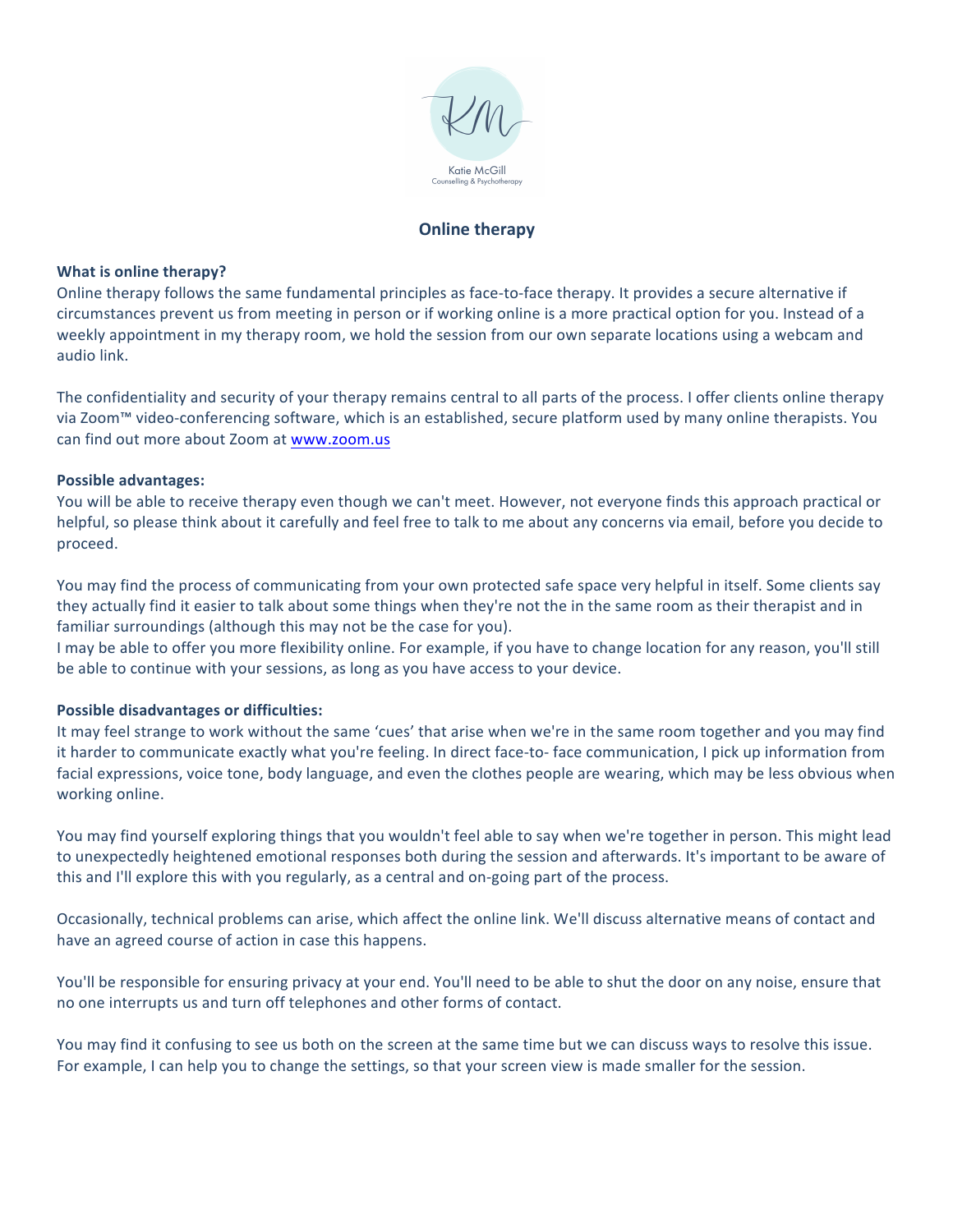### How does it work?

Zoom can be downloaded onto a computer or laptop. You can also use Zoom on a phone or tablet using the Zoom app, which you can download from your app store. This works in the same way, although the screen may differ slightly from that on a computer.

## **If you want to go ahead with online therapy:**

- We will agree on the date and time of your online session in the usual way (usually by email).
- A few minutes before our session starts, I'll send you an email invitation to join the Zoom meeting. This will contain a link, which you should click on. As long as you can see the link has come from my email account at the expected time, this link will be safe.
- You'll be asked to 'Open Zoom meetings'. You may also be prompted about using your audio and video on your device.
- When you've done this, you'll find yourself in the 'waiting room'. I will then invite you into the meeting, which is a confidential and secure space.
- I will send an invitation to a new meeting for each session. This ensures that the space is never available to any other client.
- When you have successfully joined, I will 'lock' the meeting to ensure that no one else can enter the session.

#### **Security:**

Although online counselling can never be 100% secure, there are several things you can and should do to reduce any risk. I also follow these guidelines.

- Always use a password to access your computer and change your password frequently.
- Keep the security software (virus protection, firewall) on your computer up to date.
- Check regularly for software updates for your video and audio communication software.
- Plan your session for a time when you know you can have privacy, making sure others in the house know not to disturb or interrupt you.
- Find a safe and undisturbed space where you can set up your device and sit comfortably for the whole session.
- Close all other open browsers and programmes on your computer, as this can affect the connection and either slow it down or cause the screen to freeze.
- It's important that we both take confidentiality very seriously. You need to take personal responsibility for your own computer security and ensure that confidentiality is protected. Let me know straight away if you have any concerns that the security and confidentiality of our sessions is or has been compromised.

#### **Joining our counselling session using Zoom:**

- You don't need to create a Zoom account. I will create a link to the meeting and send it to you by email. This also means that none of your personal details are held by Zoom.
- If you wish to join the session on your desktop or laptop computer, you'll need to have a webcam and microphone. If you don't have these, use your mobile phone or tablet instead.
- It is useful to download Zoom to your computer, mobile phone or tablet in advance of the meeting. Zoom will guide you through the process and it should only take a short time.

#### To use Zoom on your computer:

Installing Zoom:

- I will send you a link to download Zoom. You can also download Zoom by visiting the webpage https://zoom.us/download
- Zoom will prompt you to download the application. Accept the download and follow the on-screen instructions to install. Confirm 'yes' to everything that allows you to see and hear the other participant in the meeting.

Joining the session:

- Once you've installed Zoom, go back to my email and click on the meeting link. The meeting will open in a new browser window.
- You may be asked to enter the password, which will be on the email I have sent to you.